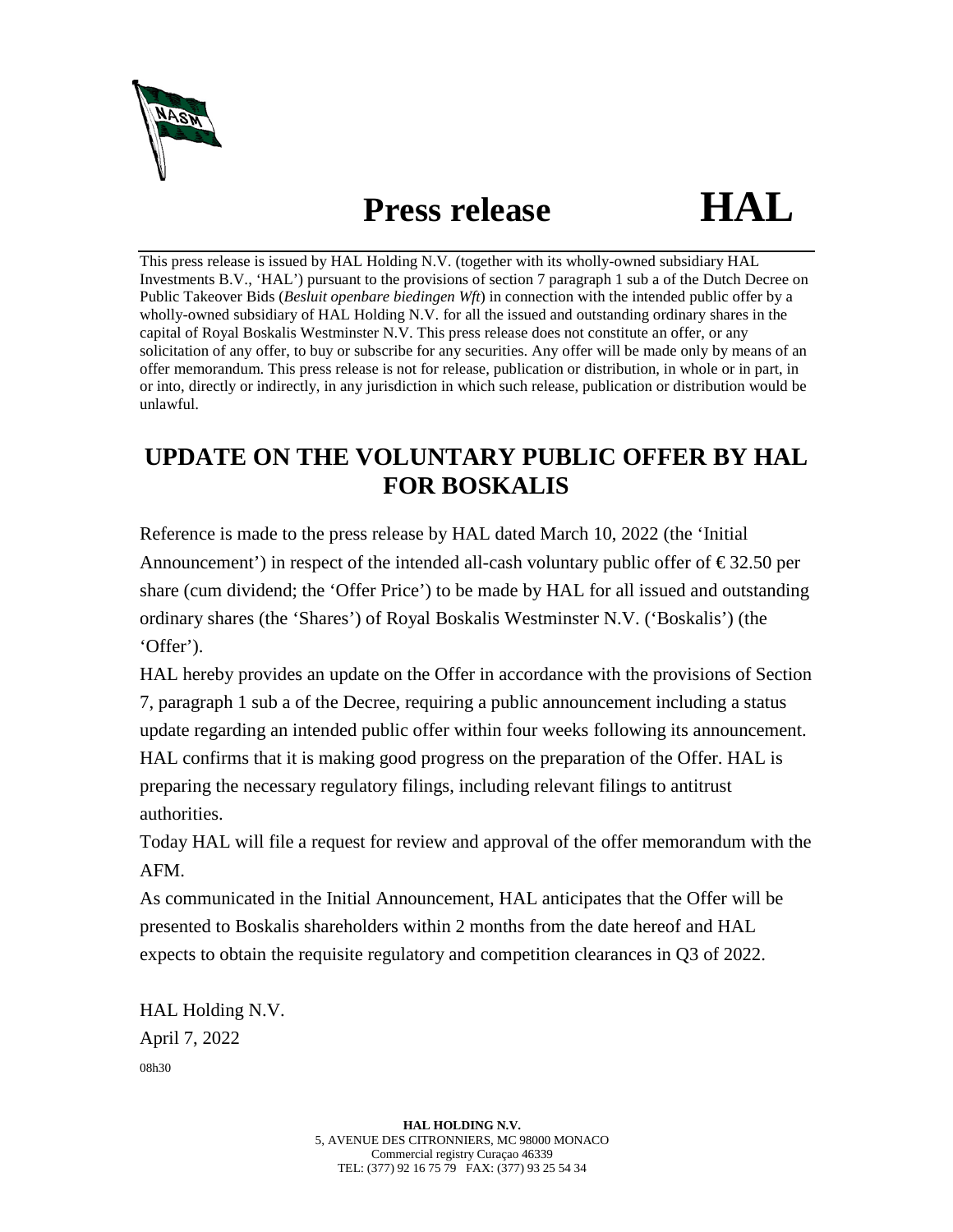

The information in this press release is not intended to be complete. This press release is for information purposes only and does not constitute an offer, or any solicitation of any offer, to buy or subscribe for any securities. The distribution of this press release may, in some countries, be restricted by law or regulation. Accordingly, persons who come into possession of this document should inform themselves of and observe these restrictions. To the fullest extent permitted by applicable law, HAL disclaims any responsibility or liability for the violation of any such restrictions by any person. Any failure to comply with these restrictions may constitute a violation of the securities laws of that jurisdiction. HAL does not assume any responsibility for any violation of any of these restrictions. Any Boskalis shareholder who is in any doubt as to his or her position should consult an appropriate professional advisor without delay.

Certain statements in this press release may be considered forward-looking statements. These forward-looking statements speak only as of the date of this press release. By their nature, forward-looking statements involve risks and uncertainties because they relate to events and depend on circumstances that may or may not occur in the future, and HAL cannot guarantee the accuracy and completeness of forward-looking statements. A number of important factors, not all of which are known to HAL or are within its control, could cause actual results or outcomes to differ materially from those expressed in any forward-looking statement. Potential risks and uncertainties include, but are not limited to, receipt of the requisite regulatory and competition clearances without unexpected delays or conditions and the response to the Offer in the market place. HAL expressly disclaims any obligation or undertaking to publicly update or revise any forward-looking statements, whether as a result of new information, a change in expectations or for any other reason.

## *Note to shareholders in the United States*

The Offer described herein is made for the Shares of Boskalis and is subject to the laws of the Netherlands. It is important that U.S. shareholders understand that the Offer and any related offer documents are subject to disclosure and takeover laws and regulations in the Netherlands that may be different from those in the United States. To the extent applicable, the Offer is expected to be made in compliance with the U.S. tender offer rules, including Regulation 14E under the U.S. Securities Exchange Act of 1934, as amended (the 'Exchange Act'), and the "Tier II" exemption in respect of securities of foreign private issuers provided by Rule 14d-1(d) under the Exchange Act.

HAL, Stichting Hyacinth and HAL's affiliates or entities acting in concert with HAL may, from time to time, purchase or make arrangements to purchase Shares outside of the Offer from the time the Offer was first publicly announced until the expiration of the acceptance period of the Offer, including purchases in the open market at prevailing prices or in private transactions at negotiated prices, in each case, outside of the United States and to the extent permitted by Dutch law. Any such purchases will not be made at prices higher than the Offer Price or on terms more favourable than those offered pursuant to the Offer unless the Offer Price is increased accordingly. Information regarding purchases of Shares outside of the Offer will be publicly disclosed, including in the United States, in the manner described in this announcement.

> **HAL HOLDING N.V.** 5, AVENUE DES CITRONNIERS, MC 98000 MONACO Commercial registry Curaçao 46339 TEL: (377) 92 16 75 79 FAX: (377) 93 25 54 34